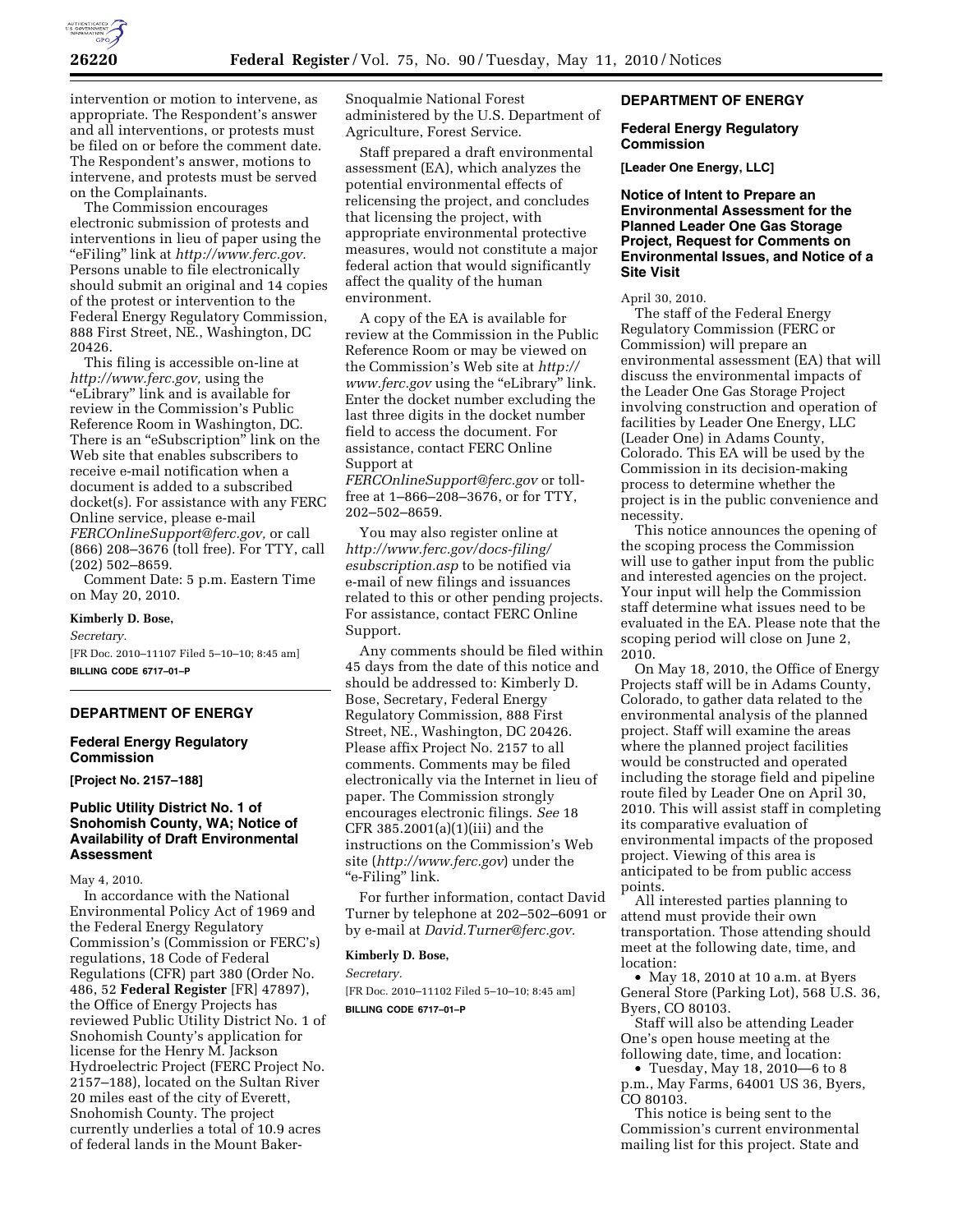local government representatives are asked to notify their constituents of this planned project and encourage them to comment on their areas of concern.

If you are a landowner receiving this notice, you may be contacted by a pipeline company representative about the acquisition of an easement to construct, operate, and maintain the planned facilities. The company would seek to negotiate a mutually acceptable agreement. However, if the project is approved by the Commission, that approval conveys with it the right of eminent domain. Therefore, if easement negotiations fail to produce an agreement, the pipeline company could initiate condemnation proceedings in accordance with state law.

A fact sheet prepared by the FERC entitled ''An Interstate Natural Gas Facility On My Land? What Do I Need To Know?'' is available for viewing on the FERC Web site (*http:// www.ferc.gov*). This fact sheet addresses a number of typically-asked questions, including the use of eminent domain and how to participate in the Commission's proceedings.

#### **Summary of the Planned Project**

Leader One plans to convert a depleted natural gas reservoir to a new natural gas storage facility and, also, to construct and operate about 18 miles of 18-inch-diameter pipeline to connect the storage field to interstate pipelines. The storage facility would have a 10 billion cubic foot (Bcf) storage capacity of which about 7.5 Bcf would be working gas and 2.5 Bcf would be base gas. Leader One estimates that the maximum withdrawal rate would be up to 200,000 million cubic feet per day. According to Leader One, its project would provide natural gas storage services to meet baseload, seasonal and daily fluctuations in gas demand, including existing peak day demand, and anticipated load growth demand for local gas distribution and power generation in the Front Range of Colorado market area.

The Leader One Gas Storage Project would consist of the following facilities, all in Adams County, Colorado:

• A new natural gas storage field;

• Up to fourteen gas storage injection/ withdrawal wells;

- Up to ten observation wells;
- One water/brine disposal well;

• A compressor station with up to four 4,735-horsepower electric motordriven compressors;

• Condensate handling facilities;

• Ancillary facilities including storage gathering lines (of various diameter and length), a water disposal pipeline; valves, meters, filtration,

safety, cleaning, and inspection equipment; and

• A 24-inch-diameter, 18-mile-long pipeline, the Leader One Pipeline.

The general location of the project facilities is shown in appendix 1.1

#### **Land Requirements for Construction**

Construction of the planned facilities would disturb about 418.5 acres of land for the pipelines and wells. Following construction, about 218.4 acres would be maintained for permanent operation of the project's facilities; the remaining acreage would be restored and allowed to revert to former uses. Additional land would be required for construction and operation of the aboveground facilities, for access roads, and additional temporary workspaces.

## **The EA Process**

The National Environmental Policy Act (NEPA) requires the Commission to take into account the environmental impacts that could result from an action whenever it considers the issuance of a Certificate of Public Convenience and Necessity. NEPA also requires us<sup>2</sup> to discover and address concerns the public may have about proposals. This process is referred to as scoping. The main goal of the scoping process is to focus the analysis in the EA on the important environmental issues. By this notice, the Commission requests public comments on the scope of the issues to address in the EA. All comments received will be considered during the preparation of the EA.

In the EA we will discuss impacts that could occur as a result of the construction and operation of the planned project under these general headings:

- Geology and soils;
- Land use;

• Water resources, fisheries, and wetlands;

- Cultural resources;
- Vegetation and wildlife;
- Air quality and noise;

• Endangered and threatened species; and

• Public safety.

We will also evaluate possible alternatives to the planned project or portions of the project, and make recommendations on how to lessen or

<sup>2</sup> "We", "us", and "our" refer to the environmental staff of the Commission's Office of Energy Projects.

avoid impacts on the various resource areas.

Although no formal application has been filed, we have already initiated our NEPA review under the Commission's pre-filing process. The purpose of the pre-filing process is to encourage early involvement of interested stakeholders and to identify and resolve issues before an application is filed with the FERC. As part of our pre-filing review, we have begun to contact some federal and state agencies to discuss their involvement in the scoping process and the preparation of the EA.

Our independent analysis of the issues will be presented in the EA. The EA will be placed in the public record and, depending on the comments received during the scoping process, may be published and distributed to the public. A comment period will be allotted if the EA is published for review. We will consider all comments on the EA before we make our recommendations to the Commission. To ensure your comments are considered, please carefully follow the instructions in the Public Participation section beginning on page 5.

With this notice, we are asking agencies with jurisdiction and/or special expertise with respect to environmental issues to formally cooperate with us in the preparation of the EA. These agencies may choose to participate once they have evaluated the proposal relative to their responsibilities. Agencies that would like to request cooperating agency status should follow the instructions for filing comments provided under the Public Participation section of this notice. Currently, no agencies have expressed their intention to participate as a cooperating agency in the preparation of the EA to satisfy their NEPA responsibilities related to this project.

# **Consultations Under Section 106 of the National Historic Preservation Act**

In accordance with the Advisory Council on Historic Preservation's implementing regulations, we are using this notice to solicit the views of the public on the project's potential effects on historic properties.3 We will document our findings on the impacts on cultural resources and summarize the status of consultations under section

<sup>1</sup>The appendices referenced in this notice are not being printed in the **Federal Register.** Copies of appendices were sent to all those receiving this notice in the mail and are available at *http:// www.ferc.gov* using the link called ''eLibrary'' or from the Commission's Public Reference Room, 888 First Street, NE., Washington, DC 20426, or call (202) 502–8371. For instructions on connecting to eLibrary, refer to the last page of this notice.

<sup>3</sup>The Advisory Council on Historic Preservation's regulations are at Title 36, Code of Federal Regulations, Part 800. Historic properties are defined in those regulations as any prehistoric or historic district, site, building, structure, or object included in or eligible for inclusion in the National Register for Historic Places.